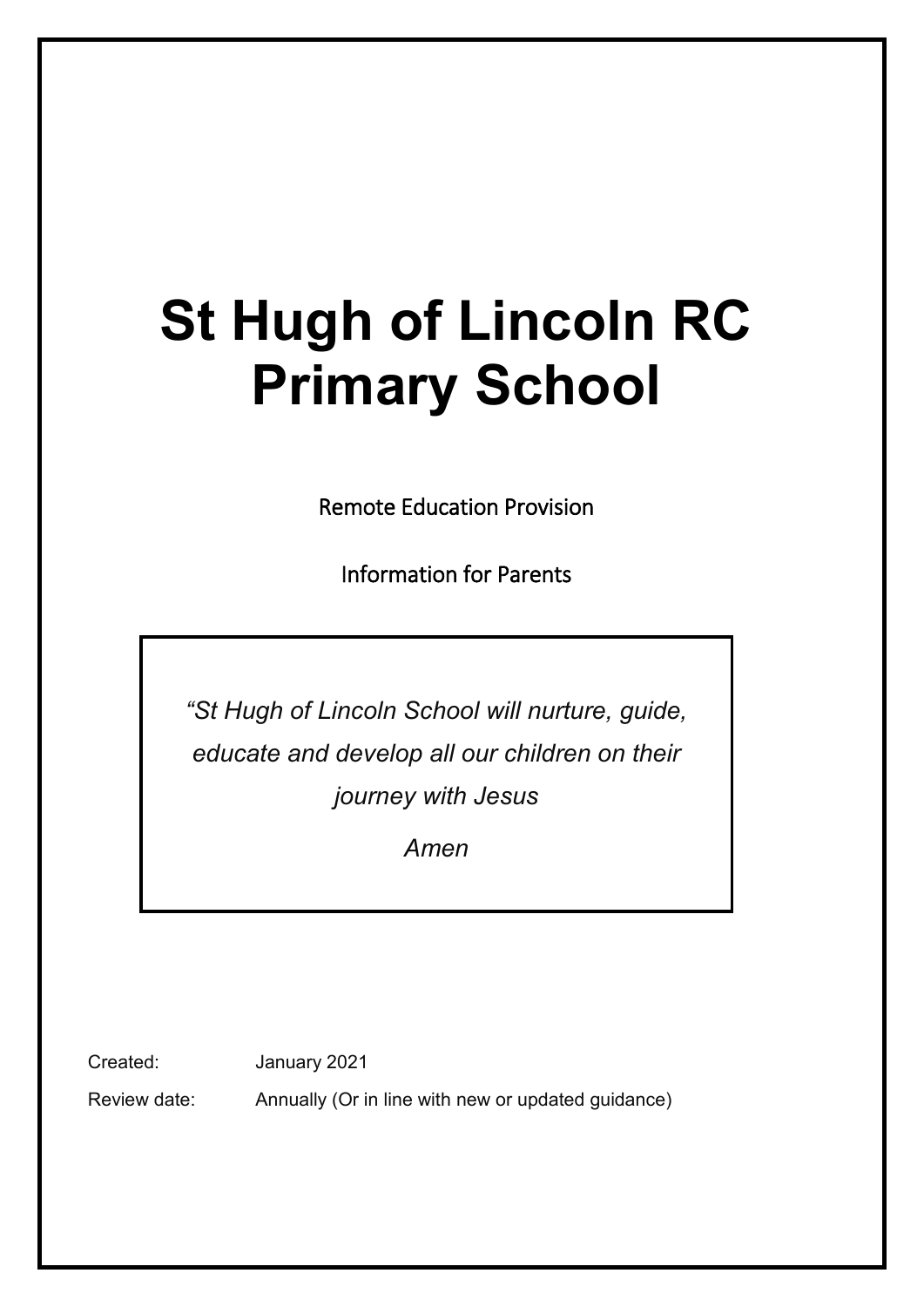#### The remote curriculum: what is taught to pupils at home

A pupil's first day or two of being educated remotely might look different from our standard approach, while we take all necessary actions to prepare for a longer period of remote teaching.

# What should my child expect from immediate remote education in the first day or two of pupils being sent home?

Children may be given a paper pack of work to take home and complete if there is a sudden school closure and work has already been set and needs completing, however this is unlikely. As soon as we are able, lessons will be uploaded daily on Google Classrooms as on previous occasions.

## Following the first few days of remote education, will my child be taught broadly the same curriculum as they would if they were in school?

We teach the same curriculum remotely as we do in school wherever possible and appropriate. There may be slight variances to some of the more practical subjects like Art, PE, Science if specialist equipment is needed.

#### Remote teaching and study time each day

#### How long can I expect work set by the school to take my child each day?

We expect that remote education (including remote teaching and independent work) will take pupils broadly the following number of hours each day in line with government guidance:

| Children in Nursery and Reception           | 2 1/2 hours daily |
|---------------------------------------------|-------------------|
| Children in Years One and Two               | 3 hours daily     |
| Children in Years Three, Four, Five and Six | 4 hours daily     |

#### Accessing remote education

#### How will my child access any online remote education you are providing?

As a school we are using Google Classrooms for our online learning platform. Google classrooms can be accessed from any internet ready smart device and in the event of a school closure or lockdown we will re-issue all children with their email addresses and passwords. Some work may be through the apps that school have purchased or recommended, TTRS, Phonics Play, EXATT, ORT, Abacus Maths, EPIC Reading etc. All passwords are given to the children and easily available from the school on request. .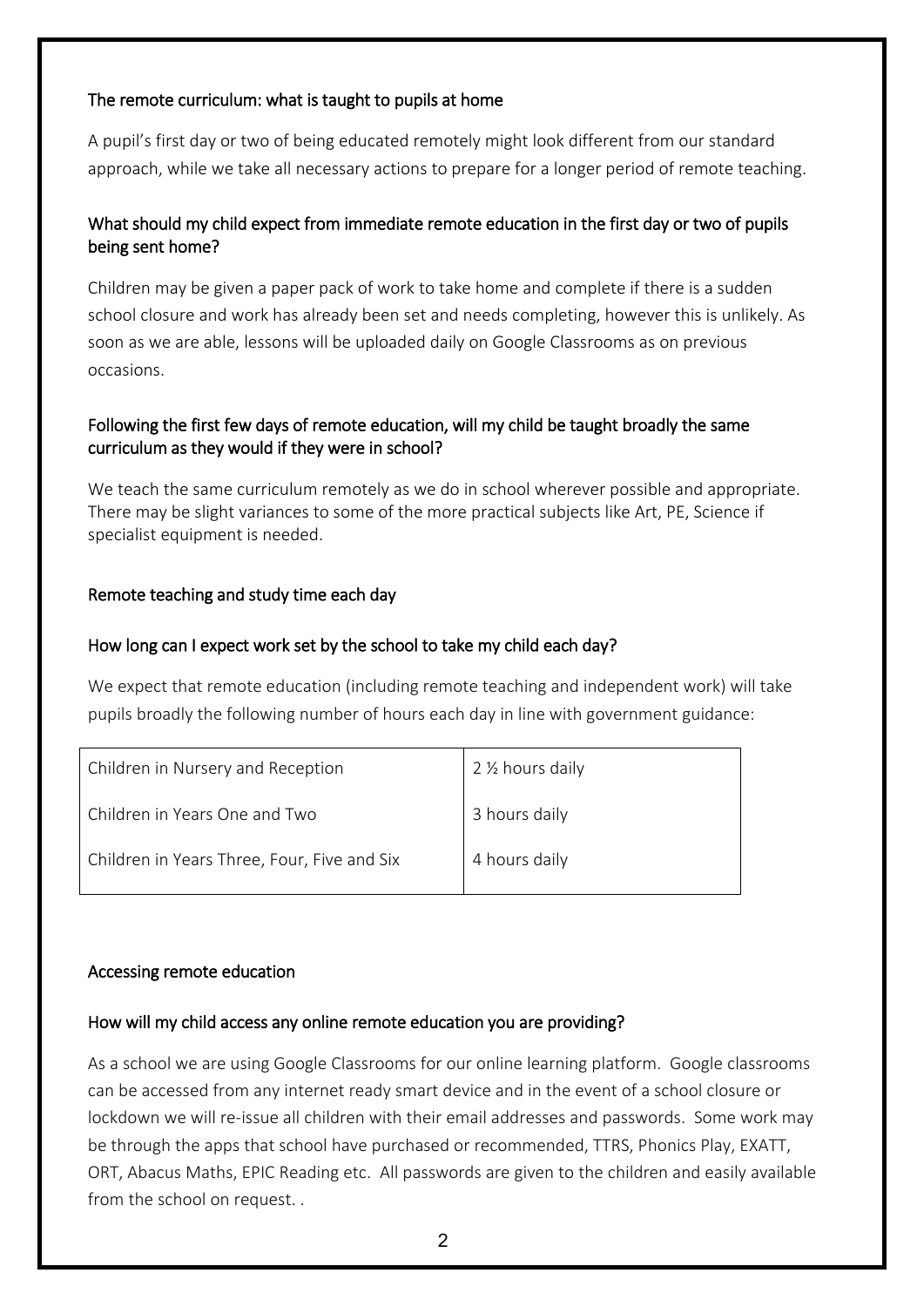## If my child does not have digital or online access at home, how will you support them to access remote education?

We recognise that some pupils may not have suitable online access at home. We have been given a small number of Ipads from the DfE and we are able to loan these to families if needed. In addition every child in receipt of Pupil Premium has been given a chrome book. We have also purchased an extra 20 chrome books to loan to families if required. A small loan agreement will need to be signed prior to taking the device home. If families prefer, they may choose to look at the tasks online and complete the work in a book or on paper. Teachers are in regular (daily) contact with children and families during remote learning and please let them know if your child requires additional support.

# How will my child be taught remotely?

We use a combination of approaches to teach pupils remotely. Each day from 9am work will be uploaded onto Google Classrooms. The day will begin and end with a pre recorded video from the teacher, explaining the day and tasks set. The teacher may then use other videos to explain work throughout the day or leave detailed written instructions with each piece. The lessons are not 'live' so families can access at any time of day to assist at home with devices and other family members working from home. The tasks may include signposts to Powerpoints, articles to read, worksheets to complete, internet links, apps and recorded lessons on White Rose Maths, Oak Academy and/or BBC Bitesize. Teachers will set assignments and, once handed in, they will offer feedback online. Teachers will be online to offer feedback throughout the school day and children can message to ask for additional help and support through their google mail account. Work completed on paper or in exercise books, which are available from the school reception, can be returned to school weekly or when school fully reopens.

# Engagement and feedback

# What are your expectations for my child's engagement and the support that we as parents and carers should provide at home?

As a school we understand the pressure parents are under in balancing working from home and helping with their child's learning.

Where possible, we encourage all families to help their children complete the daily work set on Google Classrooms. This is because the work follows a sequence and it cannot always be completed without the prior learning set from the days before. It follows on from work done in class and it helps prevent gaps in knowledge and skills if completed fully.

Where there are days where it is not possible for all work to be completed, we ask that key learning priorities are Reading, Maths and English.

Teachers will be monitoring engagement online and phonecalls home will be made to offer support if work is not being handed in or children are struggling with the content.